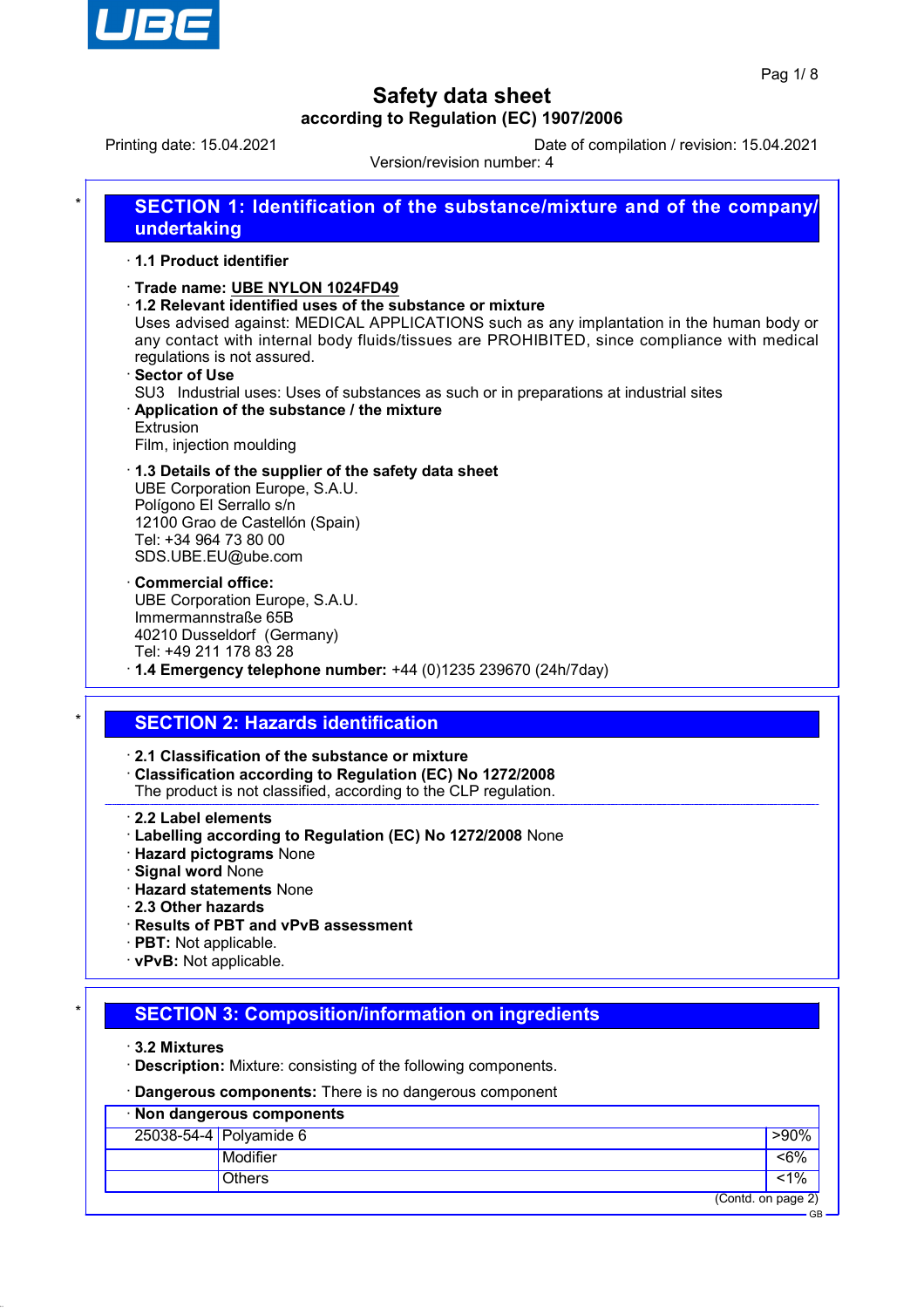

Printing date: 15.04.2021 Date of compilation / revision: 15.04.2021

Version/revision number: 4

#### **Trade name: UBE NYLON 1024FD49**

· **Additional information:** For the wording of the listed hazard phrases refer to section 16.

## \* **SECTION 4: First aid measures**

- · **4.1 Description of first aid measures**
- · **General information:**

Immediately remove any clothing soiled by the product. Take affected persons out into the fresh air.

- Seek medical treatment.
- No special measures required.
- · **After inhalation:**

If exposed to vapors from heating and molding material , remove to fresh air .

- If symptoms, coughing and discomfort in nose and throat remain, get medical attention.
- · **After skin contact:**

Immediately wash with water and soap and rinse thoroughly.

- If redness, itching or burning sensation develops, get medical attention.
- After contact with the molten product, cool rapidly with cold water.
- Do not pull solidified product off the skin.

Seek medical treatment.

· **After eye contact:**

Inmediately flush exposed area with copious amounts of tepid water for at least 15 minutes If redness, itching or burning sensation develops, do not rub eyes and immediately get medical attention.

· **After swallowing:**

Do not induce vomiting; call for medical help immediately.

- Rinse out mouth and then drink plenty of water.
- · **4.2 Most important symptoms and effects, both acute and delayed** At molten state, expected to cause burns to skin.

Irreversible dermatitis will occur if you do not wash affected skin immediately and thoroughly.

- · **4.3 Indication of any immediate medical attention and special treatment needed**
- Treatment: Treat according to symptoms (decontamination, vital functions), no known specific antidote.

## **SECTION 5: Firefighting measures**

- · **5.1 Extinguishing media**
- · **Suitable extinguishing agents:**
- **Water**

Fire-extinguishing powder

Carbon dioxide

Use fire extinguishing methods suitable to surrounding conditions.

- · **For safety reasons unsuitable extinguishing agents:** Not known
- · **5.2 Special hazards arising from the substance or mixture**

In case of fire, the following can be released: Carbon monoxide (CO) Carbon Dioxide (CO2)

Under certain fire conditions, traces of other toxic gases cannot be excluded, e.g.: Hydrogen cyanide (HCN)

Ammonia (NH3)

- · **5.3 Advice for firefighters**
- · **Protective equipment:**

Firefighters should wear appropriate protective equipment

(Contd. on page 3)

GB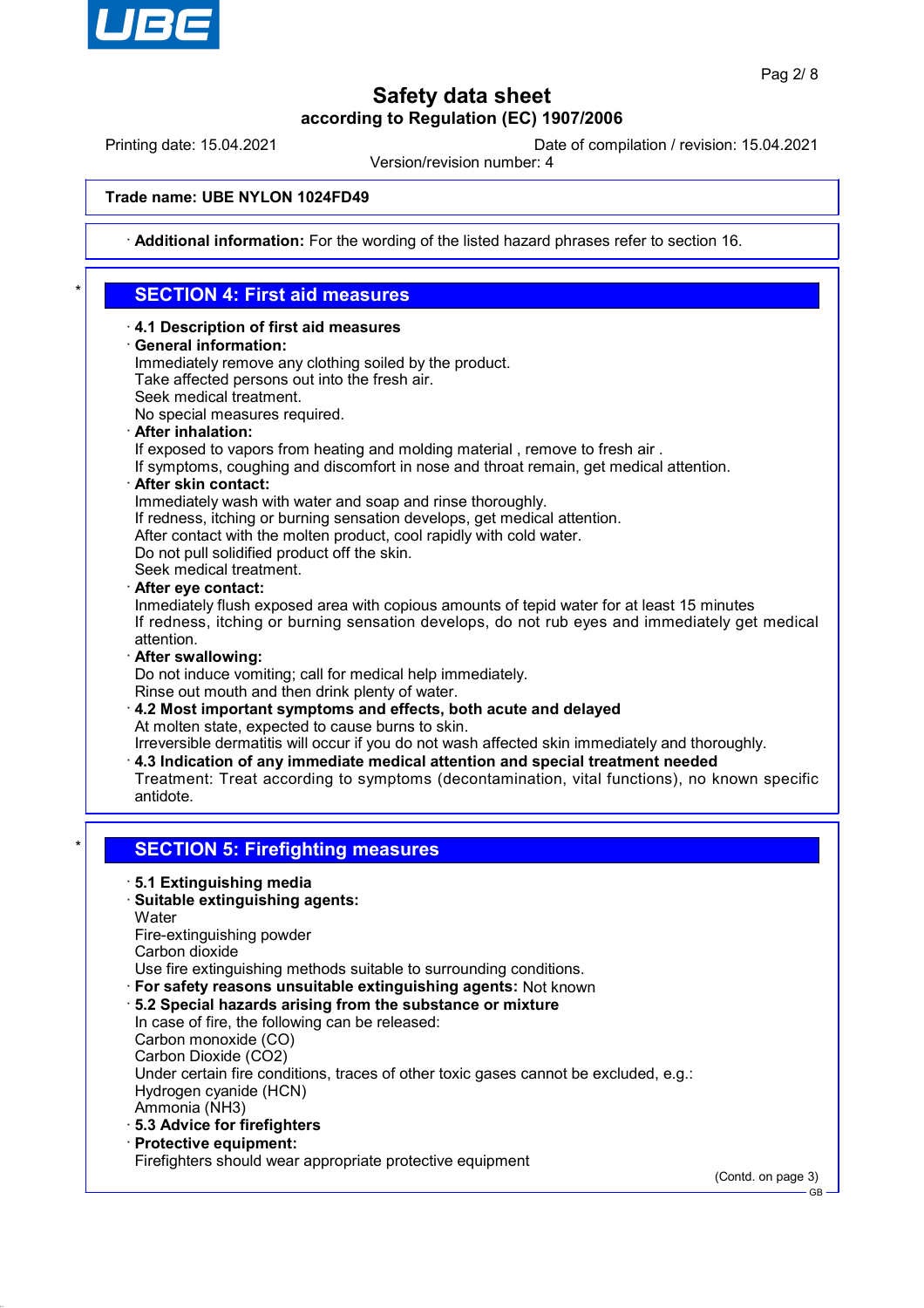

Printing date: 15.04.2021 Date of compilation / revision: 15.04.2021

Version/revision number: 4

#### **Trade name: UBE NYLON 1024FD49**

Mouth respiratory protective device.

#### · **Additional information**

Cool endangered receptacles with water spray.

Collect contaminated fire fighting water separately. It must not enter the sewage system.

## **SECTION 6: Accidental release measures**

· **6.1 Personal precautions, protective equipment and emergency procedures** Stop leak if you can do so without risk Remove combustible materials Ensure adequate ventilation

Use personal protective equipment as indicated in paragraph 8

- · **6.2 Environmental precautions:** Do not allow to enter sewers/ surface or ground water.
- · **6.3 Methods and material for containment and cleaning up:** Sweep up to prevent slipping on polymer pellets
- Send for recovery or disposal in suitable receptacles.
- · **6.4 Reference to other sections**

See Section 7 for information on safe handling.

See Section 8 for information on personal protection equipment.

See Section 13 for disposal information.

### **SECTION 7: Handling and storage**

#### · **7.1 Precautions for safe handling**

Keep away from foodstuffs, beverages and feed. Immediately remove all soiled and contaminated clothing Wash hands before breaks and at the end of work. Do not eat, drink, smoke or sniff while working. Melted state: Avoid skin contact with the liquefied material. Avoid breathing dust/fume/vapours.

· **Information about fire - and explosion protection:** Protect against electrostatic charges.

- · **7.2 Conditions for safe storage, including any incompatibilities**
- · **Storage:**
- · **Requirements to be met by storerooms and receptacles:** Store in cool, dry conditions in well sealed receptacles.
- · **Information about storage in one common storage facility:** Not required.
- · **Further information about storage conditions:** Protect from heat and direct sunlight.
- · **7.3 Specific end use(s)** See item 1.2

## **SECTION 8: Exposure controls/personal protection**

- · **8.1 Control parameters**
- · **Ingredients with limit values that require monitoring at the workplace:**

The product does not contain any relevant quantities of materials with critical values that have to be monitored at the workplace.

· **Additional information:** The lists valid during the making were used as basis.

(Contd. on page 4) GB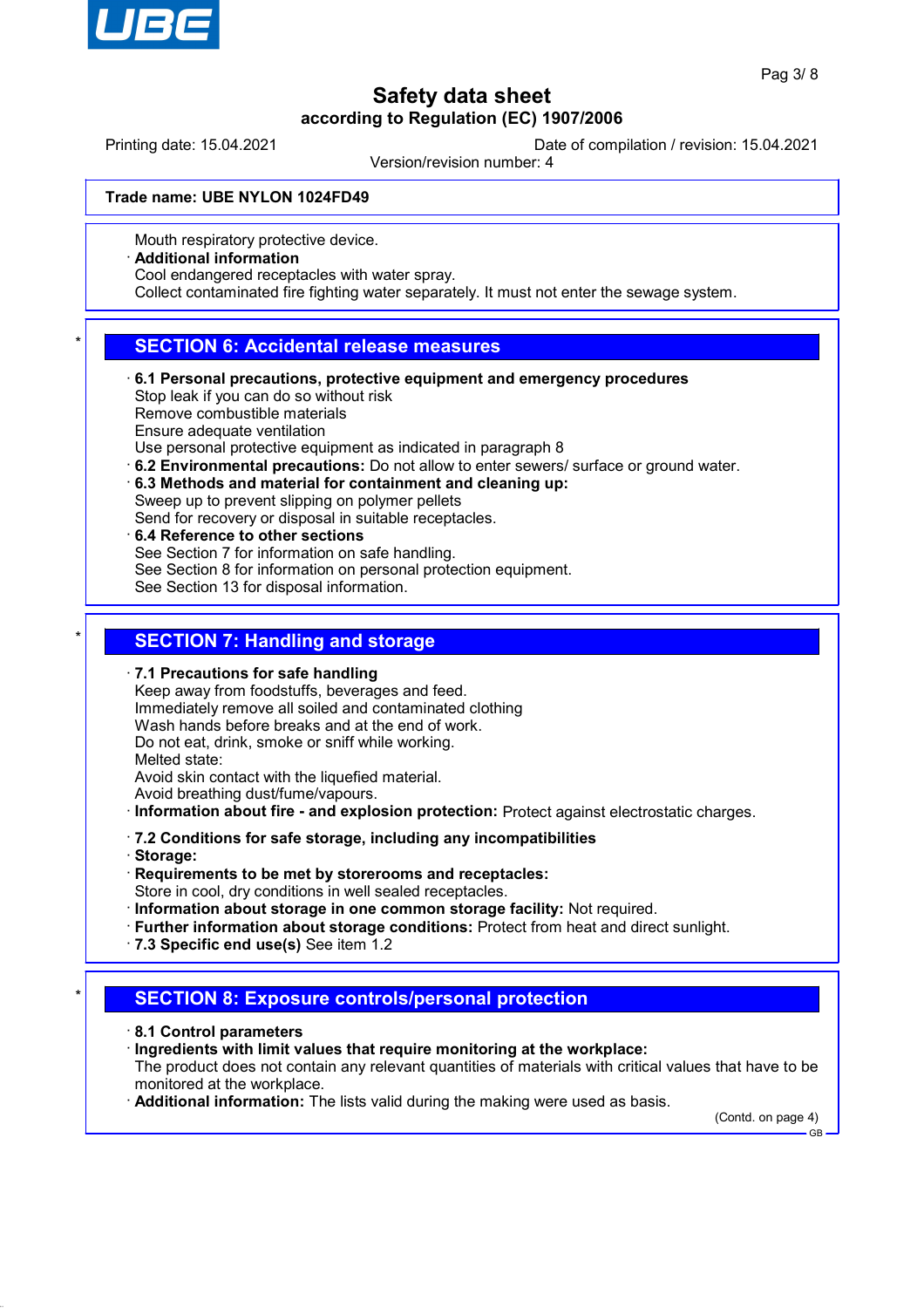

Printing date: 15.04.2021 Date of compilation / revision: 15.04.2021

Version/revision number: 4

### **Trade name: UBE NYLON 1024FD49**

· **8.2 Exposure controls** · **Appropriate engineering controls** Adequate ventilation should be maintained at handing. Additionally, local exhaust ventilation recommended at melting process. · **Individual protection measures, such as personal protective equipment** · **General protective and hygienic measures:** In accordance with Directive 89/686/EEC on personal protective equipment · **Respiratory protection:** Not necessary if room is well-ventilated. Melted state: Wear a respirator conforming to EN140 at least with Type A filter. · **Hand protection** Protective gloves Molten state: Heat protection gloves The glove material has to be impermeable and resistant to the product/ the substance/ the preparation. Due to missing tests no recommendation to the glove material can be given for the product/ the preparation/ the chemical mixture. Selection of the glove material on consideration of the penetration times, rates of diffusion and the degradation · **Material of gloves** Leather gloves

The selection of the suitable gloves does not only depend on the material, but also on further marks of quality and varies from manufacturer to manufacturer. As the product is a preparation of several substances, the resistance of the glove material can not be calculated in advance and has therefore to be checked prior to the application.

### · **Eye/face protection**



Safety glasses

Safety goggles should be worn. At treating hot polymer or molten polymer, face shield should be recommended.

**Skin and body protection: Protective work clothing** 

· **Environmental exposure controls** Prevent the material from spreading into the environment.

# **SECTION 9: Physical and chemical properties**

- · **9.1 Information on basic physical and chemical properties**
- · **General Information**
- · **Colour:** White
- 
- 
- Melting point/freezing point: 215-225 °C (PA6)
- · **Boiling point or initial boiling point and boiling range** Not determined for mixture.
- 

· **Odour:** Odourless **Odour threshold:** Not determined.

**Flammability Flammability Flammability Product is not flammable.** 

(Contd. on page 5)

GB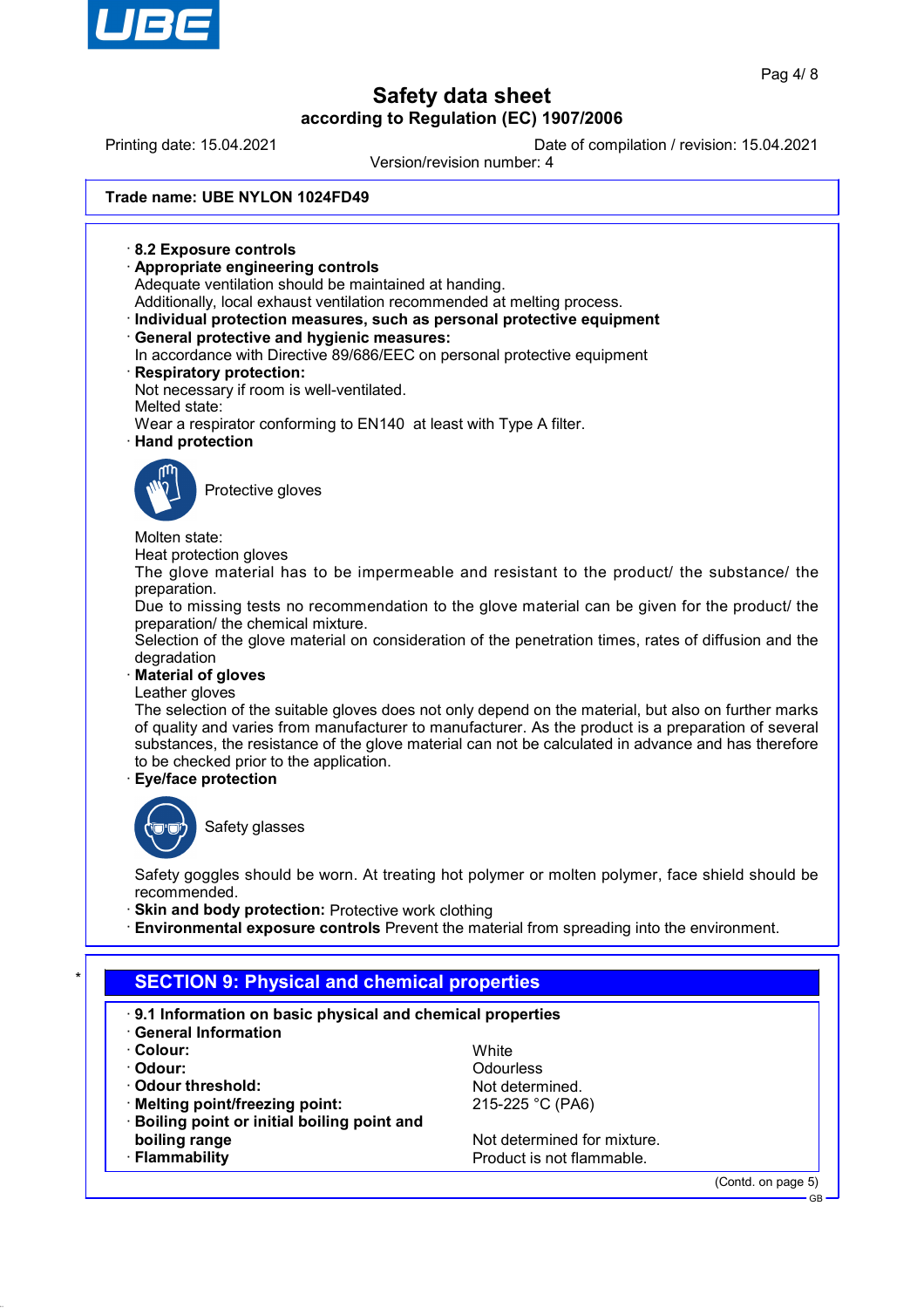

Printing date: 15.04.2021 Date of compilation / revision: 15.04.2021

Version/revision number: 4

### **Trade name: UBE NYLON 1024FD49**

| <b>Lower and upper explosion limit</b>                |                                               |
|-------------------------------------------------------|-----------------------------------------------|
| · Lower:                                              | Not determined for mixture.                   |
| · Upper:                                              | Not determined for mixture.                   |
| · Flash point:                                        | Not determined for mixture.                   |
| · Auto-ignition temperature:                          | Not determined for mixture.                   |
| Decomposition temperature:                            | Not determined for mixture.                   |
| ∙ pH                                                  | Not applicable because it is a solid mixture  |
| · Viscosity:                                          |                                               |
| <b>Kinematic viscosity</b>                            | Not applicable because it is a solid mixture  |
| · Dynamic:                                            | Not applicable.                               |
| · Solubility                                          |                                               |
| · water:                                              | Insoluble.                                    |
| · Partition coefficient n-octanol/water (log          |                                               |
| value)                                                | Not determined for mixture.                   |
| · Vapour pressure:                                    | Not applicable because it is a solid mixture  |
| <b>Density and/or relative density</b>                |                                               |
| Density at 20 °C:                                     | 1.09-1.19 $g/cm3$                             |
| · Relative density                                    | Not determined.                               |
| · Vapour density                                      | Not applicable because it is a solid mixture  |
|                                                       |                                               |
| 9.2 Other information                                 |                                               |
| · Appearance:                                         |                                               |
| $\cdot$ Form:                                         | <b>Pellets</b>                                |
| Important information on protection of health         |                                               |
| and environment, and on safety.                       |                                               |
| · Ignition temperature                                | >400 °C                                       |
| <b>Explosive properties:</b>                          | Product does not present an explosion hazard. |
| · Freezing point                                      |                                               |
|                                                       |                                               |
| <b>Evaporation rate</b>                               | Not applicable because it is a solid mixture  |
|                                                       |                                               |
| Information with regard to physical hazard<br>classes |                                               |
|                                                       |                                               |
| · Explosives                                          | None                                          |
| · Flammable gases                                     | None                                          |
| · Aerosols                                            | None                                          |
| · Oxidising gases                                     | None                                          |
| · Gases under pressure                                | None                                          |
| · Flammable liquids                                   | None                                          |
| · Flammable solids                                    | None                                          |
| Self-reactive substances and mixtures                 | None                                          |
| · Pyrophoric liquids                                  | None                                          |
| · Pyrophoric solids                                   | None                                          |
| · Self-heating substances and mixtures                | None                                          |
| · Substances and mixtures, which emit                 |                                               |
| flammable gases in contact with water                 | None                                          |
| <b>Oxidising liquids</b>                              | None                                          |
| <b>Oxidising solids</b>                               | None                                          |
| Organic peroxides                                     | None                                          |
| Corrosive to metals<br><b>Desensitised explosives</b> | None<br>None                                  |

(Contd. on page 6)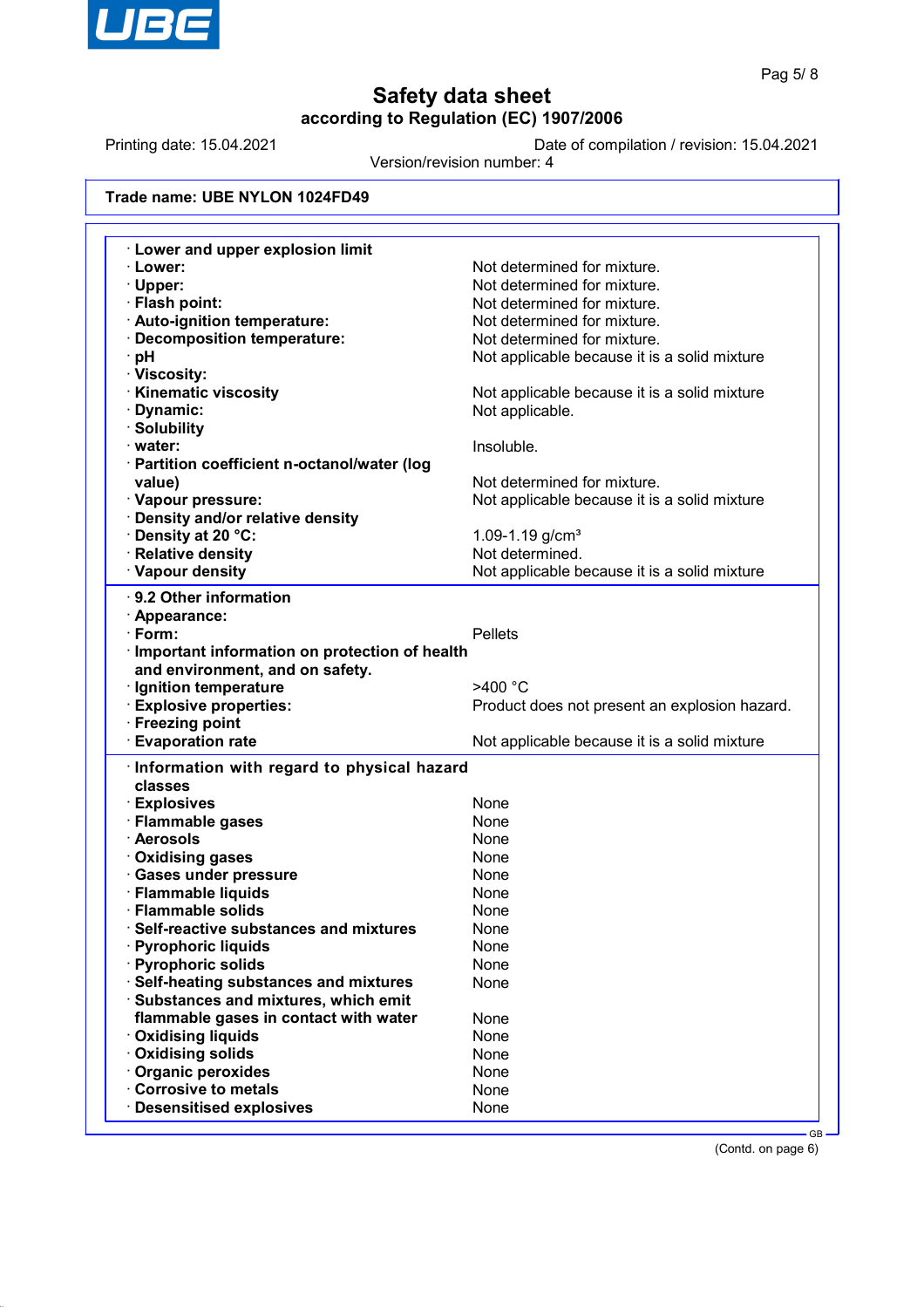

Printing date: 15.04.2021 Date of compilation / revision: 15.04.2021

Version/revision number: 4

#### **Trade name: UBE NYLON 1024FD49**

## **SECTION 10: Stability and reactivity**

- · **10.1 Reactivity** Stable under ordinary conditions of use and storage.
- · **10.2 Chemical stability**
- Stable at environment temperature.
- The product is stable if stored and handled as prescribed/indicated
- · **Thermal decomposition / conditions to be avoided:**
- No decomposition if used according to specifications. · **10.3 Possibility of hazardous reactions** No hazardous reactions if stored and handled as prescribed/indicated.
- · **10.4 Conditions to avoid** Avoid heat, flames, sparks and other sources of ignition. Avoid high temperature
- · **10.5 Incompatible materials:** Oxidizing agents, acids, bases and reactive agents.
- · **10.6 Hazardous decomposition products:** Carbon monoxide and carbon dioxide Hydrogen cyanide (prussic acid)
- Ammonia

## **SECTION 11: Toxicological information**

- · **11.1 Information on hazard classes as defined in Regulation (EC) No 1272/2008**
- · **Acute toxicity** Based on available data, the classification criteria are not met.
- · **Skin corrosion/irritation** Not classified (Lack of data)
- · **Serious eye damage/irritation** Based on available data, the classification criteria are not met.
- · **Respiratory or skin sensitisation** Not classified (Lack of data)
- · **Germ cell mutagenicity** Based on available data, the classification criteria are not met.
- · **Carcinogenicity** Based on available data, the classification criteria are not met.
- · **Reproductive toxicity** Based on available data, the classification criteria are not met.
- · **STOT-single exposure** Based on available data, the classification criteria are not met.
- · **STOT-repeated exposure** Based on available data, the classification criteria are not met.
- · **Aspiration hazard** Based on available data, the classification criteria are not met.
- · **Other information (about experimental toxicology):**
- Aspiration hazard: No further relevant information available.
- · **Additional toxicological information:**
- · **CMR effects (carcinogenity, mutagenicity and toxicity for reproduction)** No further relevant information available.
- · **11.2 Information on other hazards**
- · **Endocrine disrupting properties**

None of the ingredients is listed.

## **SECTION 12: Ecological information**

- · **12.1 Toxicity**
- · **Aquatic toxicity:** No further relevant information available.
- · **12.2 Persistence and degradability** No further relevant information available.
- · **12.3 Bioaccumulative potential** No further relevant information available.
- · **12.4 Mobility in soil** No further relevant information available.
- · **12.5 Results of PBT and vPvB assessment**
- · **PBT:** Not applicable.

(Contd. on page 7) GB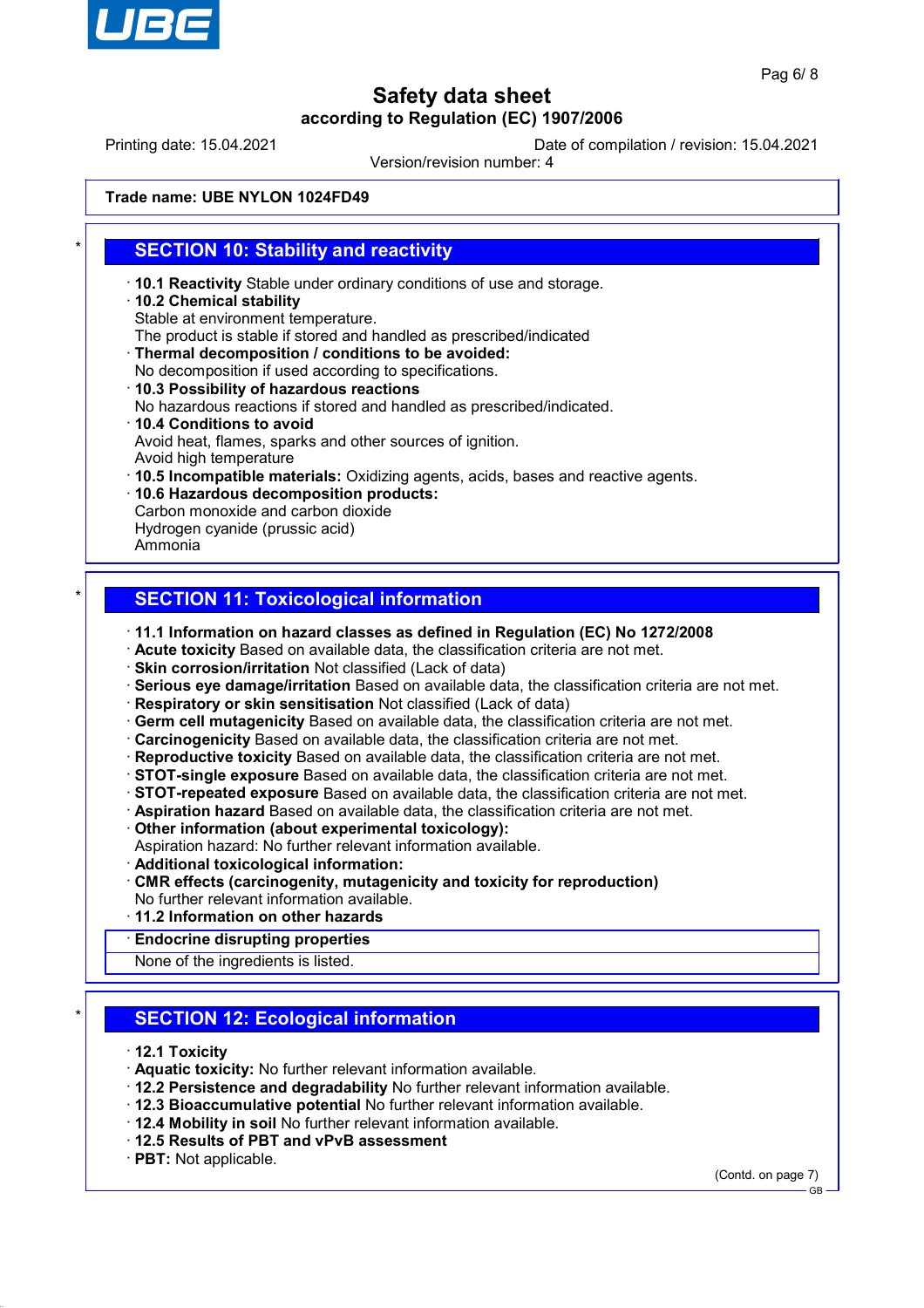

Printing date: 15.04.2021 Date of compilation / revision: 15.04.2021

Version/revision number: 4

#### **Trade name: UBE NYLON 1024FD49**

· **vPvB:** Not applicable.

· **12.6 Endocrine disrupting properties**

The product does not contain substances with endocrine disrupting properties.

- · **12.7 Other adverse effects**
- · **Additional ecological information:**
- · **General notes:**

Do not allow undiluted product or large quantities of it to reach ground water, water course or sewage system.

### **SECTION 13: Disposal considerations**

#### · **13.1 Waste treatment methods**

### · **Recommendation**

Chemical residues generally count as special waste

Must not be disposed together with household garbage. Do not allow product to reach sewage system.

Disposal must be made according to official regulations.

#### · **Uncleaned packaging:**

#### · **Recommendation:**

Packaging may contain residues of the product and should be treated accordingly. Disposal must be made according to official regulations.

| <b>SECTION 14: Transport information</b>     |                                                                |
|----------------------------------------------|----------------------------------------------------------------|
| 14.1 UN number or ID number                  | The substance is not classified under transport<br>regulations |
| · ADR, ADN, IMDG, IATA                       | Not applicable                                                 |
| 14.2 UN proper shipping name                 | The substance is not classified under transport<br>regulations |
| · ADR, ADN, IMDG, IATA                       | Not applicable                                                 |
| 14.3 Transport hazard class(es)              | The substance is not classified under transport<br>regulations |
| · ADR, ADN, IMDG, IATA                       |                                                                |
| · Class                                      | Not applicable                                                 |
| 14.4 Packing group                           | The substance is not classified under transport<br>regulations |
| · ADR, IMDG, IATA                            | Not applicable                                                 |
| 14.5 Environmental hazards:                  |                                                                |
| · Marine pollutant:                          | <b>No</b>                                                      |
| 14.6 Special precautions for user            | Not applicable.                                                |
| 14.7 Maritime transport in bulk according to |                                                                |
| <b>IMO instruments</b>                       | Not applicable.                                                |
| · UN "Model Regulation":                     | Not applicable                                                 |

(Contd. on page 8)